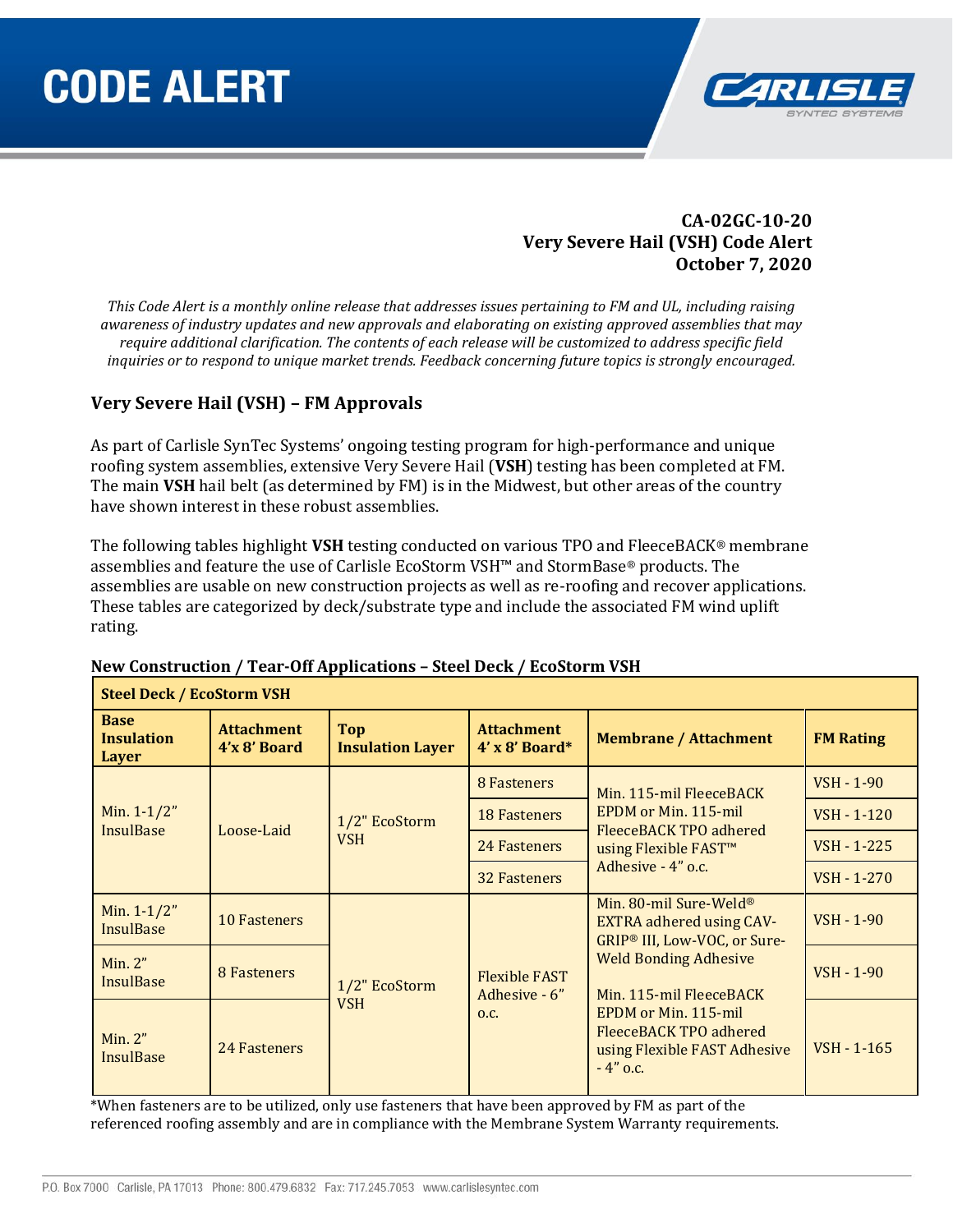| <b>Steel Deck / StormBase</b>             |                                        |                                       |                                                                                                                                        |                                                                                                                                |                  |  |
|-------------------------------------------|----------------------------------------|---------------------------------------|----------------------------------------------------------------------------------------------------------------------------------------|--------------------------------------------------------------------------------------------------------------------------------|------------------|--|
| <b>Base</b><br><b>Insulation</b><br>Layer | <b>Attachment</b><br>$4'$ x $8'$ Board | <b>Top</b><br><b>Insulation Layer</b> | <b>Attachment</b><br>$4' \times 8'$ Board                                                                                              | <b>Membrane / Attachment</b>                                                                                                   | <b>FM Rating</b> |  |
| Any FM<br>Approved                        | Loose-Laid                             | Min. 2" StormBase                     | 17<br>Fasteners**                                                                                                                      | Min. 145-mil Sure-White®<br>FleeceBACK or Min. 115-mil<br>FleeceBACK TPO adhered<br>using Flexible FAST Adhesive<br>$-4"$ o.c. | VSH - 1-150      |  |
|                                           |                                        |                                       | 32<br>Fasteners**                                                                                                                      |                                                                                                                                | VSH - 1-270      |  |
| Min. $1-1/2"$<br><b>InsulBase</b>         | 10 Fasteners**                         | Min. 2" StormBase                     | Min. 80-mil Sure-Weld EXTRA<br>adhered using CAV-GRIP III,<br>Low-VOC, or Sure-Weld<br><b>Bonding Adhesive</b><br><b>Flexible FAST</b> | $VSH - 1-90$                                                                                                                   |                  |  |
| Min. $2"$<br>InsulBase                    | 8 Fasteners**                          |                                       | Adhesive<br>$12"$ o.c.                                                                                                                 | Min. 145-mil Sure-White<br>FleeceBACK or Min. 115-mil<br>FleeceBACK TPO adhered<br>using Flexible FAST Adhesive<br>$-4"$ o.c.  | VSH - 1-90       |  |

## **New Construction / Tear-Off Applications – Steel Deck / StormBase**

\*\* Use only fasteners that have been approved by FM as part of the referenced roofing assembly and are in compliance with the Membrane System Warranty requirements.

# **New Construction / Tear-Off Applications – Concrete Deck**

| <b>Structural Concrete Deck</b>           |                                                |                                       |                                                |                                                                                                                                                                                                                                                   |                  |  |
|-------------------------------------------|------------------------------------------------|---------------------------------------|------------------------------------------------|---------------------------------------------------------------------------------------------------------------------------------------------------------------------------------------------------------------------------------------------------|------------------|--|
| <b>Base</b><br><b>Insulation</b><br>Layer | <b>Attachment</b>                              | <b>Top</b><br><b>Insulation Layer</b> | <b>Attachment</b>                              | <b>Membrane / Attachment</b>                                                                                                                                                                                                                      | <b>FM Rating</b> |  |
| Min. 1-1/2"<br>InsulBase                  | <b>Flexible FAST</b><br>Adhesive<br>12" o.c.   | 1/2" EcoStorm<br><b>VSH</b>           | <b>Flexible FAST</b><br>Adhesive<br>12" o.c.   | Min. 80-mil Sure-Weld<br>EXTRA adhered using CAV-<br>GRIP III, Low-VOC, or Sure-<br><b>Weld Bonding Adhesive</b>                                                                                                                                  | VSH - 1-225      |  |
| Min. $3/4"$<br>OPTIM-R®                   | <b>Flexible FAST</b><br>Adhesive<br>$6"$ o.c.  |                                       | <b>Flexible FAST</b><br>Adhesive<br>$6"$ o.c.  | Min. 115-mil FleeceBACK<br>EPDM or Min. 115-mil<br>FleeceBACK TPO adhered<br>using Flexible FAST<br>Adhesive - 4" o.c.                                                                                                                            | $VSH - 1-120$    |  |
| Min. $1-1/2"$<br><b>InsulBase</b>         | <b>Flexible FAST</b><br>Adhesive<br>$12"$ o.c. | Min. 2" StormBase                     | <b>Flexible FAST</b><br>Adhesive<br>$12"$ o.c. | Min. 80-mil Sure-Weld<br>EXTRA adhered using CAV-<br>GRIP III, Low-VOC, or Sure-<br><b>Weld Bonding Adhesive</b><br>Min. 145-mil Sure-White<br>FleeceBACK or Min. 115-<br>mil FleeceBACK TPO<br>adhered using Flexible<br>FAST Adhesive - 4" o.c. | VSH - 1-270      |  |